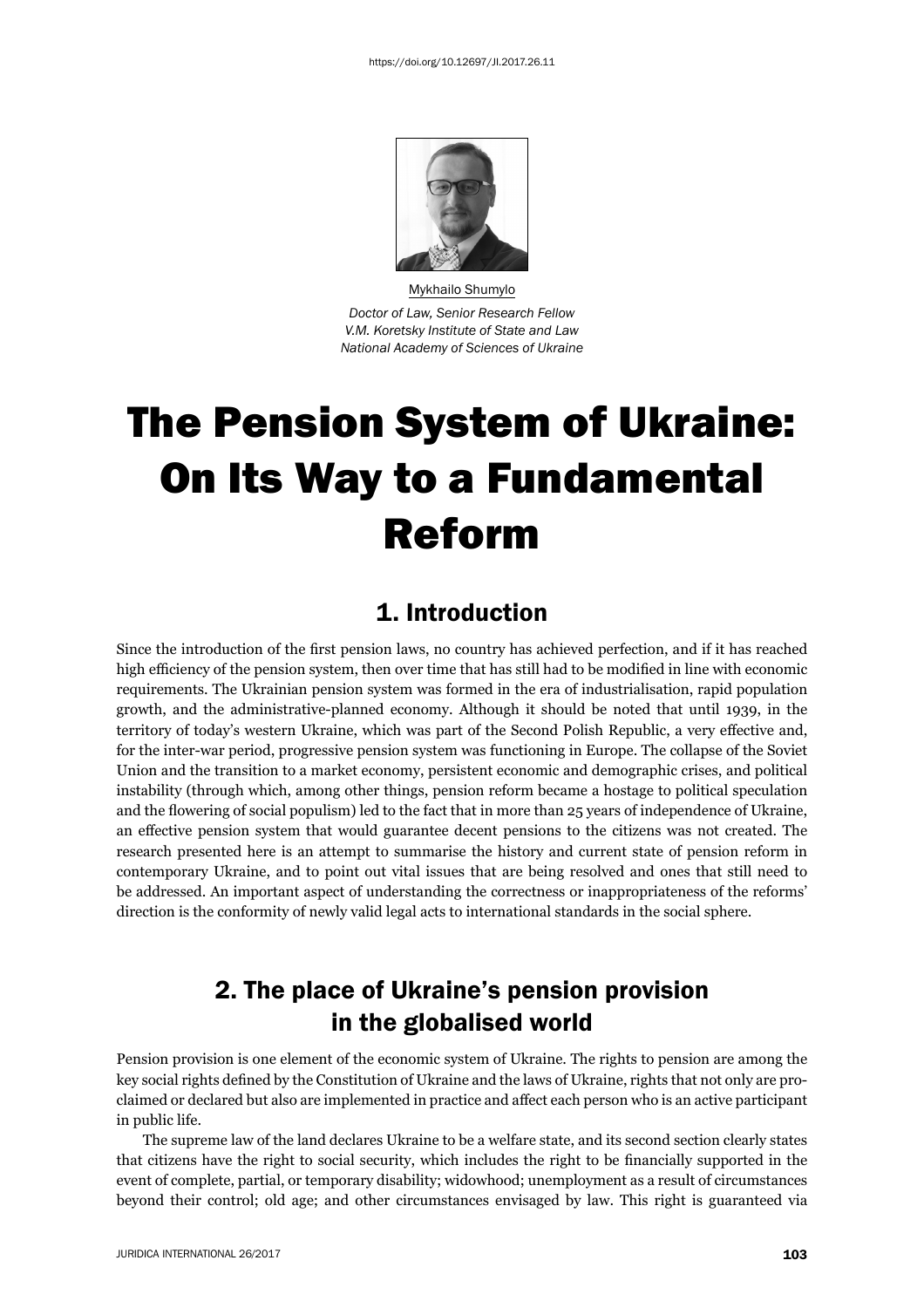compulsory state social insurance at the expense of insurance contributions effected by citizens, enterprises, institutions, and other organisations, as well as budgetary and other sources of social security; through establishment of a network of state, municipal, and private institutions for taking care of the disabled and others.

Pensions and other social benefits and payments that are the main source of livelihood should ensure a standard of living that is not lower than the subsistence minimum specified by law<sup>\*1</sup>.

Normative consolidation of social rights in Ukrainian legislation is generally in line with European standards (the formal fixing of various rights in the field of pension provision) – namely, the European Social Charter (revised) (1996), signed by Ukraine in 2006<sup>\*2</sup>, and the European Code of Social Security (revised)  $(1990)^{3}$ , which was signed by Ukraine in 2016. Ukraine has also ratified several conventions of the International Labour Organization: Convention Concerning Minimum Standards of Social Security (No. 102)<sup>\*4</sup>, ratified in 2006; Convention Concerning Basic Aims and Standards of Social Policy (No. 117)<sup>\*5</sup>, ratified in 2015; Convention Concerning Equality of Treatment of Nationals and Non-nationals in Social Security (No. 118)<sup> $*6$ </sup>; and Convention Concerning Invalidity, Old-Age and Survivors' Benefits (No. 128)\*7. However, as is rightly pointed out by Georg Lohmann and Stefan Gosepath, socio-economic rights are positive, since certain positive measures need to be taken to ensure their provision. In contrast, classical civil rights are negative ones, since others must refrain from certain actions for their implementation\*8. The main problem of the Ukrainian social sphere in general and pension provision in particular is not that one or another right is not fixed but that the realisation of that right may be complicated by dint of the imperfect mechanism of its implementation. In addition, the weakness of the Ukrainian economy, which has a direct impact on social protection, cannot be ignored. There can be no high level of social protection in conditions of permanent economic crisis, a high level of shadow employment, etc. The combination of these factors leads to a low level of pension, which can be raised only under a comprehensive reform of labour; tax; and, of course, pension legislation.

Studying the data from the international ranking Global AgeWatch Index\*9 (which covers 96 countries, or 91% of people who have reached 60 years of age) shows that the world is home to 901 million people who have reached 60 years of age, which is 12.3% of the world's population; by 2030, this figure will have increased to 16.5%, or 1,402 million, and by 2050 the number will be 2,092 million, or 21.5% of the inhabitants of the planet. Today, nearly 150 million people do not get pension benefits. By 2050, in such countries as China, India, and the United States, the number of pensioners in each will have risen to more than 100 million. According to estimates, women who have reached 60 years of age are very likely to live to age 82, and 60-year-old men to 79 years. A positive trend is that between 1990 and 2015 the number of countries that had implemented a pension system increased by 50%.

In this ranking for 2015, Ukraine occupies 73rd position out of 96 countries: it is one of the lowest positions among the countries of the Eastern Europe; the situation is worse only in Moldova (77nd position). Neighbouring and nearby countries hold the following positions: 23 for Estonia, 29 for Georgia, 32 for

The Constitution of Ukraine. 28 June 1996. Available at http://zakon2.rada.gov.ua/laws/show/254k/96-вр (most recently accessed on 20.7.2017).

<sup>&</sup>lt;sup>2</sup> The European Social Charter. 1996. Available at http://www.coe.int/en/web/turin-european-social-charter/charter-texts (most recently accessed on 20.7.2017).

<sup>&</sup>lt;sup>3</sup> The European Code of Social Security. 1990. Available at http://www.coe.int/en/web/turin-european-socia-lcharter/treaties1 (most recently accessed on 20.7.2017).

Convention Concerning Minimum Standards of Social Security. (1955). Available at http://www.ilo.org/dyn/normlex/en/ f?p=NORMLEXPUB:12100:0::NO::P12100\_INSTRUMENT\_ID:312247 (most recently accessed on 20.7.2017).

Convention Concerning Basic Aims and Standards of Social Policy. (1962). Available at http://www.ilo.org/dyn/normlex/ en/f?p=NORMLEXPUB:12100:0::NO::P12100\_ILO\_CODE:C117 (most recently accessed on 20.7.2017).

Convention Concerning Equality of Treatment of Nationals and Non-nationals in Social Security. 1964. Available at http:// www.ilo.org/dyn/normlex/en/f?p=NORMLEXPUB:12100:0::NO::P12100 ILO CODE:C118 (most recently accessed on 20.7.2017).

Convention Concerning Invalidity, Old-Age and Survivors' Benefits. 1967. Available at http://www.ilo.org/dyn/normlex/ en/f?p=NORMLEXPUB:12100:0::NO::P12100\_ILO\_CODE:C128 (most recently accessed on 20.7.2017).

S. Hosepat, H. Lomann (eds). Філософія прав людини / За редакції III. Ґосепата та Ґ. Ломанна; Пер. з нім. О. Юдіна *та Л. Доронічевої* ['Philosophy of Human Rights, Edited by S. Hosepat and H. Lomann and Translated from the German by О. Yudin and L. Doronicheva']. Кіеv: Ніка-Центр 2008 (in Ukrainian), p. 21.

The Global AgeWatch Index 2015. Available at http://www.helpage.org/global-agewatch/population-ageing-data/ infographic/ (most recently accessed on 20.4.2017).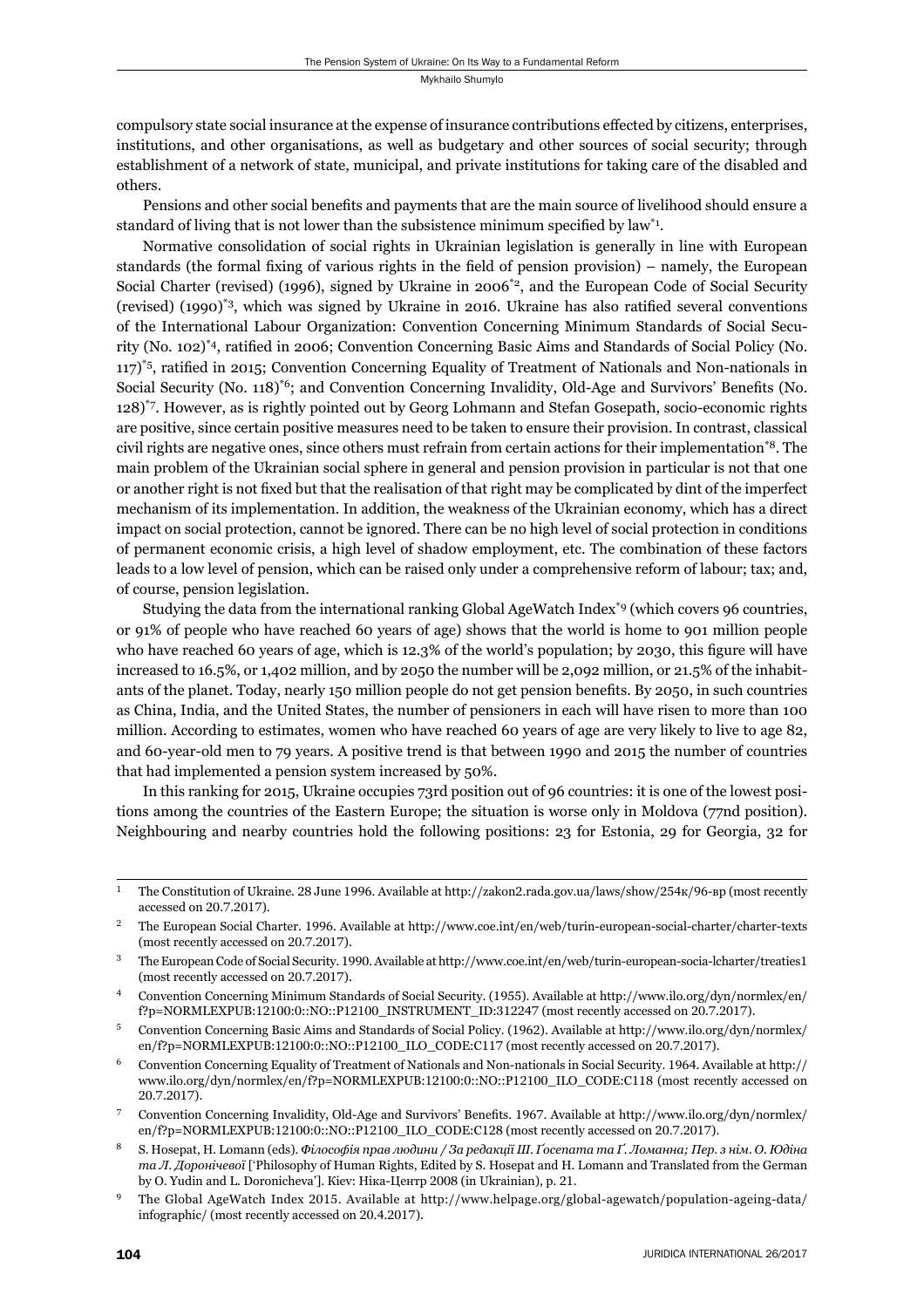Poland, 35 for Latvia, 39 for Hungary, 40 for Slovakia, 45 for Romania, 63 for Lithuania, 64 for Belarus, and 65 for Russia. The first five positions are occupied by Switzerland, Norway, Sweden, Germany, and Canada, and the bottom positions in the ranking, from 92nd place downward, are held by Pakistan, the West Bank and Gaza (Palestine), Mozambique, Malawi, and Afghanistan.

According to the data of the Pension Fund of Ukraine, as of 1 April 2017 there were over 11,900 million pensioners in Ukraine.<sup>\*10</sup> The average pension in the country is 1,832 UAH (approx. 61 euros)<sup>\*11</sup>; however, the amount depends on the structure of the economy of a given region. The average salary in Ukraine on 1 May 2017 was 6,840 UAH\*12 (equivalent to 228 euros). The statistics show that at present the pension corresponds to replacement of 30% of salary, which is in line with neither ILO Convention 102 nor the European Social Security Code, according to which the proportion of salary to replacement pension shall not be lower than 40%.

In addition to economic factors, it is necessary to take into consideration such important aspect as transformation – as a concept and as part of the essence of the social state.

## 3. Changing the paradigm of social protection in the twenty-first century

In the context of the future development of social rights – their extension in general and social security in particular – it is possible to draw an unambiguous conclusion that Ukraine is influenced by global trends. It is obvious that the twentieth century was a century of consolidation and affirmation of the right to social security. In fact, the basic index of social rights was formed in the last century (it is not exhaustive and will be supplemented in connection with the development of society). Basic social rights not only became enshrined in the constitutions of the countries of the world but became common to the mass consciousness of citizens. In the twentieth century, high standards of social protection were laid down also, standards that Ukraine is still only trying to meet. In the twenty-first century, new challenges are appearing, among which are various major economic crises, globalisation, ageing of populations, unemployment, migration and internally displaced persons, wars, and issues of refugees. The objective of Ukraine in this connection is to maintain its social standards and improve them such that they fulfi l the standards of the European Union and International Labour Organization. A global trend that can be observed in Ukraine as well is a movement away from the concept of the paternalistic social state in which the main burden of social protection lies with the state. The associated problem is especially acute in Ukraine. This trend is inevitable. Although the process is proceeding slowly, the state is moving away from paternalism, interpreted as material support of any and all citizens who are in trouble in the form of direct payments from the state budget. Today in Ukraine, the birth of a neopaternalistic state can be observed, in which this social function is performed through wider application and extension of methods of social-policy implementation, based on prevention of social risks.

In addition, future social-security recipients should be aware that the availability and quantity of social benefits depends on their active work and participation in the social-insurance system. At the heart of a new approach to the development of the social state, the principle of personal responsibility of citizens should come above all. Everyone must do his utmost to maintain his standard of living, now and in the future. The incorporation into the labour and social-security legislation of the principle of personal responsibility for financial security in cases of old age and disability will be decisive in the formation of a new paradigm for the state of social welfare. The state under such circumstances is modified, transformed from provider into the guarantor of social protection and a regulator and organiser of the effective functioning of social protection of citizens.

Professor Gaabriel Tavits is among those who speak about the need for new approaches in the sphere of social security. Social-security schemes built upon the principle of mandatory membership do not function well in the new economic conditions. There is need to redefine the social-security protection, in a manner that takes into account the changes in employment relationship. The social-security ideology and

<sup>&</sup>lt;sup>10</sup> See http://www.pfu.gov.ua/pfu/doccatalog/document?id=273640 (most recently accessed on 20.4.2017).

<sup>&</sup>lt;sup>11</sup> Available at http://www.pfu.gov.ua/pfu/doccatalog/document?id=280384 (most recently accessed on 20.7.2017).

<sup>&</sup>lt;sup>12</sup> Available at http://index.minfin.com.ua/index/average/ (most recently accessed on 20.7.2017).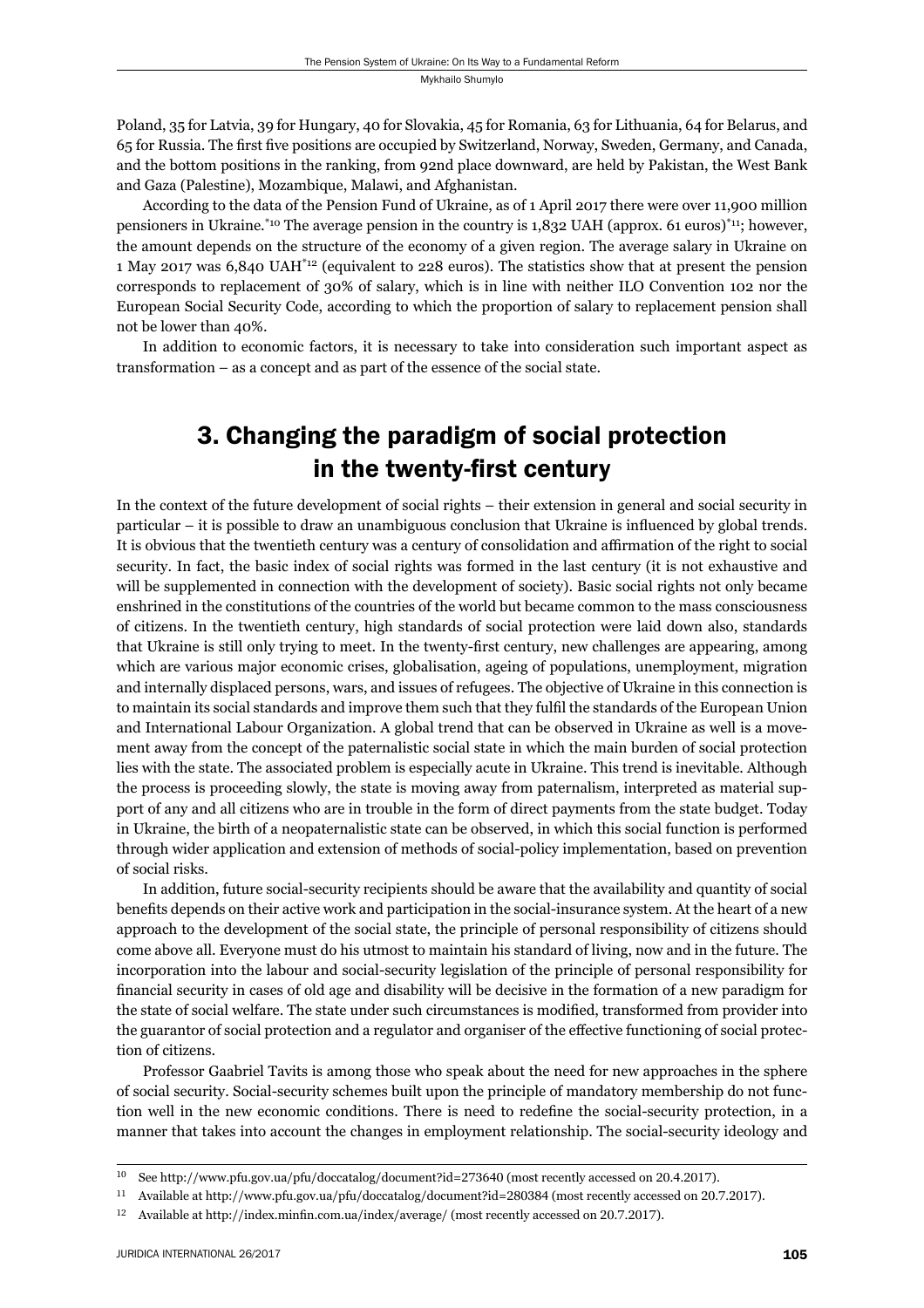principles established in the nineteenth century no longer serve very well. The understanding that socialsecurity protection should be applied for employees is valid within a general framework, but in the digital economy is only partly applicable. Social security needs to protect only those people who are willing to get protection and who are interested in such protection. In cases wherein a working person is not interested in social-security protection, that person's protection should not be mandatory. Especially in cases of new forms of employment, there is a need to rethink mandatory social-security protection when the working people themselves are not interested in such protection. It is the right time to reconsider the position and the meaning of social-security protection, in the digital age and in the age of Industry 4.0\*13.

In our opinion, one of the examples of such development in the social sphere that Ukraine could follow is that of the Kingdom of the Netherlands, which is in the mainstream of social-sphere reform in Europe. The new monarch of this wealthy country, Willem-Alexander, in his first recourse to Parliament in 2013, said: 'The classical welfare state is slowly but surely evolving into a "participation society".' The point is that the public systems should start encouraging self-reliance over government-dependency\*14. First of all, this is linked to the fact that modern mechanisms of high-level social protection either are not working well today or will not be able to function effectively in the near future. If the twentieth century focused on social protection by the state of its citizens, such a philosophy can not justify itself in the twenty-first century. Consequently, it is necessary to change the philosophy for social protection. In our opinion, the idea of self-sufficiency of citizens in their old age is decisive today. The state is not a provider of pensions but a pension-provision administrator. Today, every country in Europe is looking for its own recipes to prevent reduction in the level of pensions. The most widespread ingredients in these are increasing of the retirement age, lengthening of the insurance period, maximisation of the introduction of private (accumulative) forms of pension insurance, and the like. Regrettably, nowadays in Ukraine's parliament, society, and science of social-security law, a vision of the problem through the prism of public social security 'from cradle to grave' dominates, by and large. It is obvious that the economic reality is relentless, and if we do not start changing the system of social protection with evolutionary methods rooted in modernity, the market economy will do so with revolutionary methods that must not be allowed in any case, because the risks with such changes are unpredictable.

#### 4. Stages of pension-system reform in Ukraine

Pension legislation in Ukraine is described as having undergone three significant changes. These are the reforms of 1991, 2003, and 2011. To these it is now possible to add those of 2015, which was marked by significant legislative changes. It can be said without exaggeration that in that year, Parliament made a breakthrough in reforms to special pension provision. It involved assignment of new special pensions. This marks a significant step towards the establishment of social justice in pension provision. It ultimately entails, above all, the cancellation of special pensions ('VIP pensions') except pensions of military personnel and scientists. However, the author would go further: the author believes that in the future, only pensions for servicemen should remain, as expressly envisaged by Article 17 of the Constitution of Ukraine. In additional changes in 2015, the legislation pertaining to regulation of pensions for the service period was significantly changed. On one hand, the insured period of service required for the awarding of these types of pensions was extended. On the other hand, a retirement age was introduced for the first time in the history for the special pensions. A minimum certain service period was introduced, which, though shorter than the service period for general pensions, still constitutes an additional legal fact without which pension for the service period can not be awarded.

The turning point for the Ukrainian pension system may be 2017, provided that the fifth stage of the reform of pension legislation, its improvement, comes to pass. The main changes would involve the modernisation of the solidarity system for pensions (the first level). Among the main changes proposed by the

ɲɴ Gaabriel Tavits. Changing world of labour and social protection. – N.M. Parkhomenko et al. (eds). *Ефективність норм* права. Зб. наук. праць. Матеріали VII міжнар. наук.-практ. конф. (Київ, 17 лист. 2016 р.) / за заг. ред. Н.М. Пархо*менко*, *М.М. Шумила*, *I.O. Iзарової* ['Effectiveness of Norms of Law: A Collection of Scientific Works – Materials of the VII International Scientific-Practice Conference (Kiev, 17 Nov. 2016), Edited by N.M. Parkhomenko, M.M. Shumylo, and I.O. Izarova']. Кiev: Нiка-Центр 2016. Available at http://idpnan.org.ua/files/-1-efektivnist-norm-prava.pdf (most recently accessed on 20.7.2017), pp. 426-429.

<sup>&</sup>lt;sup>14</sup> The Dutch rethink the welfare state. *Nima Sanandaji*, 11.2.2013. Available at http://www.newgeography.com/ content/004028-the-dutch-rethink-welfare-state (most recently accessed on 20.4.2017).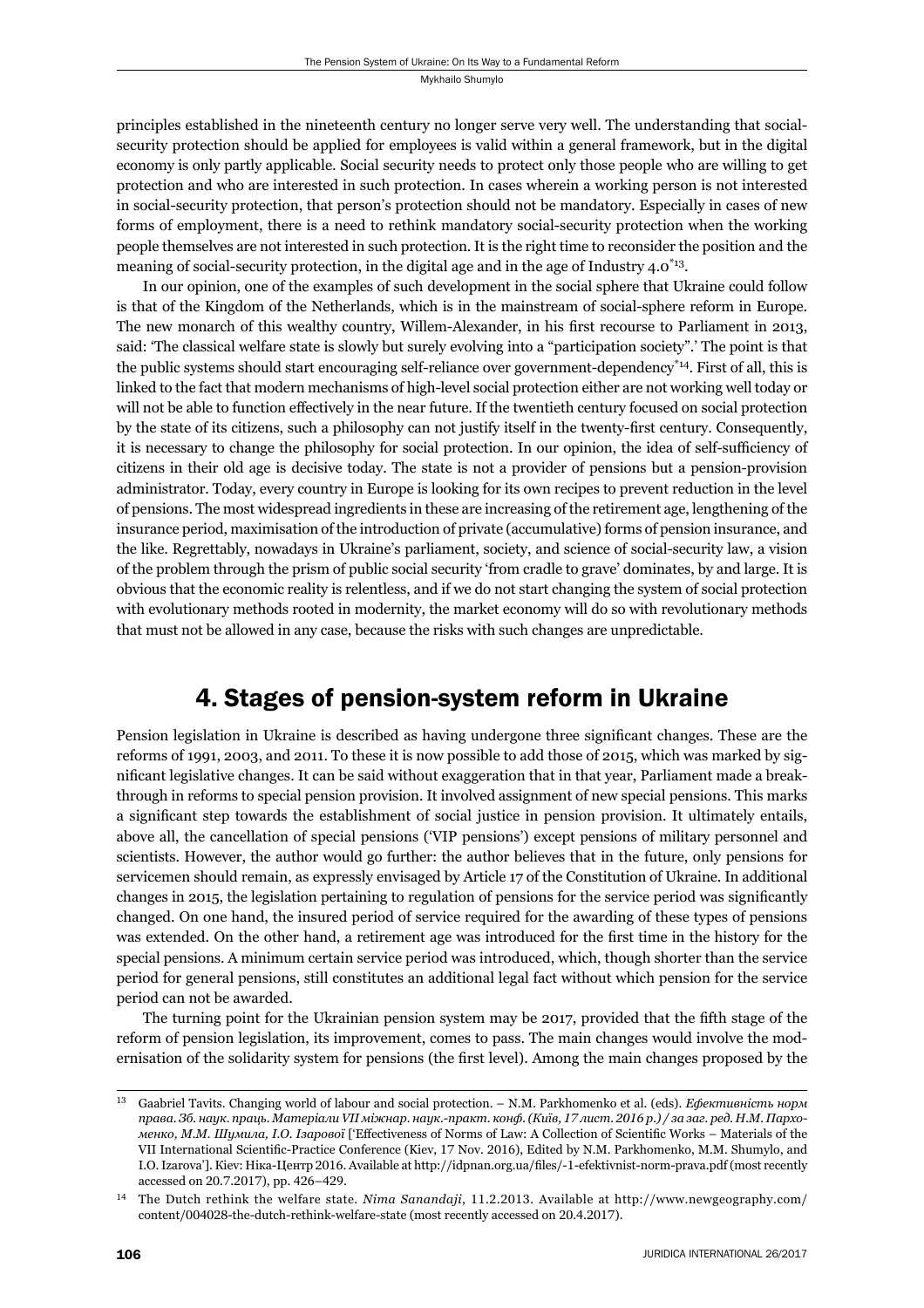government<sup>\*15</sup> is the final cancellation of special pensions for civil servants, prosecutors, local government officials, academics, etc.

Regrettably, the Ukrainian parliament has only today come to consider this issue, while the establishment of uniform pension rules for civil servants and for other citizens in Central and Eastern Europe came about in the '90s. Basic pension laws were adopted then in Latvia (1995), Estonia (1993), Lithuania (1995), Hungary (1991), Slovakia (1992), and Poland (1999).

In addition, the draft law 'On Amendments to Certain Legislative Acts of Ukraine Pertaining to Pension Rises' (registration number 6614), which is extremely important, envisages a gradual increase in the qualifying level of insurance-covered time from 15 to 35 years by 2028 and making establishment of a retirement pension in the first place contingent on it. That is, a person who has reached the age of 60 may receive a retirement pension if he or she has accumulated 35 years of insurance; otherwise, such a person may retire at the age of 63. If, having reached the age of 63, a person still has not completed a 35-year insurance period, the right to a pension may arise when that person reaches the age of 65. However, if a person who has reached age 65 does not have the required insurance experience (again, 35 years), that person may not have the right to a retirement-age pension and shall receive a monthly social benefi t from the state. Through the mechanism of increasing the insurance experience required, the retirement age is raised; doing this is necessary, but the issue is causing a flurry of criticism in Parliament.

One of the controversial proposals made by the government is that during the period of participation in the system of compulsory state pension insurance, the value of one year of insurance be set equal to 1% instead of the current 1.35%. Such a novel move will necessarily lead to a reduction in the size of the pension of people who enter retirement after the entry of this law into force. The main motivation of the government here lies in the fact that such an innovation would render it possible to raise pensions for those who are already in retirement. Such changes would lead to a further reduction in the rate of replacement of wages by the pension, which is already lower than the 40% defined as appropriate by international standards. This approach is not supported by international experts or the scientific community.

Ministry of Social Policy of Ukraine does not plan to implement the second level of the reform – the accumulation-based system – in 2017. In our opinion, that state of affairs does not contribute to the stability and effectiveness of pension provision in Ukraine. Hence, one can talk about the inhibition of pension reform, which does not contribute to the establishment of the classical three-level system.

Since 2003, Ukraine has had private pension provision in place (i.e., the third level). Although non-state pension provision is foreseen by the current legislation, it does not operate on national scale and is hostage to the economic crisis. However, even under such conditions, non-state pension insurance remains one of the most progressive legal mechanisms for ensuring and guaranteeing decent security in old age. Its appearance with the adoption of Law of Ukraine 1057, titled 'On Private Pension Provision' (of 9.7.2003), constituted to some extent a revolution in the system of pension provision. Rejection of the mandatory method of legal regulation in the sphere of pension provision granted the latter greater autonomy in the law of social security. Availability of this legal mechanism of pension provision singles out pension legislation, pulling this individual element of social-security law to a qualitatively new level. A private form of pension provision indicates the possibility of functioning of the latter beyond mandatory standards. The basis for the regulation of the system of private pension provision is a contract – in the terminology of the legislation, a pension contract.

However, more than a decade of its existence notwithstanding, it is difficult to assess the private pension system as having experienced broad establishment. Let us consider the situation on 1 January 2017, when the State Register of Financial Institutions (SRFI) contained data\*16 on 64 non-state pension funds (NPFs) and 22 administrators (reference figures for comparison: in early 2016, there were 76 NPFs and 23 administrators of NPFs; in 2015, there were 81 and 27, respectively).

According to the information from the SRFI, there are NPFs registered in eight regions of Ukraine, with the largest number of NPFs associated with Kiev: 46, or 71.9% of the total number of registered NPFs.

ɲɶ Проект закону "Про внесення змін до деяких законодавчих актів України щодо підвищення пенсій" ('Draft for the law "On Amendments to Certain Legislative Acts of Ukraine Pertaining to Pension Rises"'), registration number 6614 (in Ukrainian) Available at http://w1.c1.rada.gov.ua/pls/zweb2/webproc4\_2?id=&pf3516=6614&skl=9 (most recently accessed on 20.7.2017).

<sup>&</sup>lt;sup>16</sup> Available at http://nfp.gov.ua/content/stan-i-rozvitok-npz.html (most recently accessed on 20.4.2017).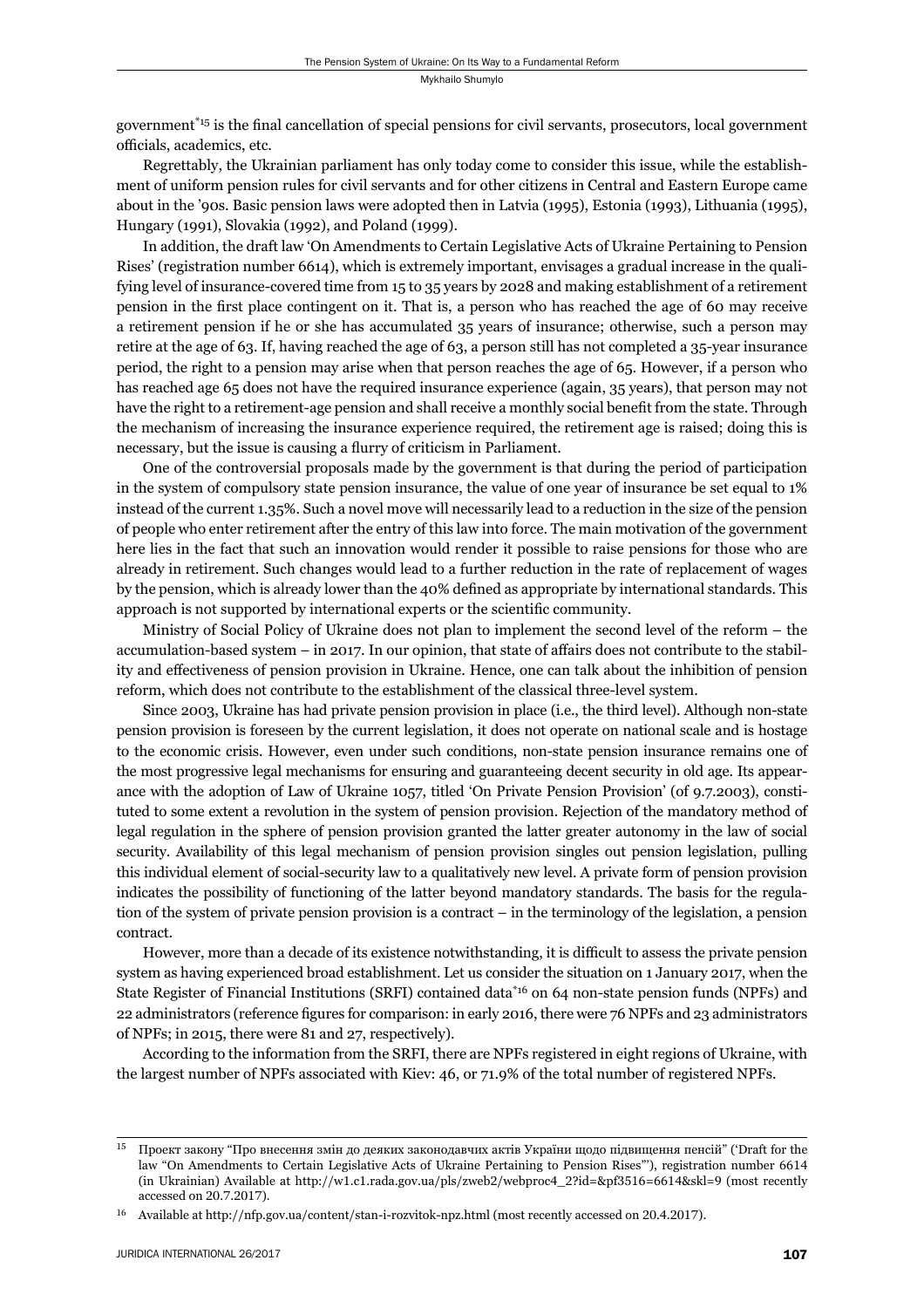The situation on 31.12.2016 was that administrators of NPFs had concluded 62,600 pension contracts; that is 4.9% (or 2,900 contracts) more than the 2016 total. The breakdown of pension contracts in 2016 is as follows:

- 55,200 contracts with the depositors being physical entities
- 100 contracts with the depositors being individual entrepreneurs
- 7,300 contracts with the depositors being legal entities

By the reckoning on 31.12.2016, the total number of NPF participants was 834,000 people (comparative figure representing the situation on 31.12.2015: 836,700 people), of whom 81,300 were receiving pension benefits (9.7% of the total number of participants).

Total income earned from the investment of pension assets amounted to 10,800 UAH (around 37.9 million euros) on 31.12.2016, having increased in comparison to the situation on 31.12.2015 by 208.3 million UAH (7.3 million euros), or 23.9%.

Expenses reimbursed for from the account of pension-fund assets had, on 31.12.2016, increased by 14.2% from the equivalent figure for 2015 and in general for the period of the pension funds' lifetime amount rose to 245.7 million UAH (6.8 million euros), or 11.5% of the total value of NPF assets.

## 5. The form of pension provision

The issue of the form of social or pension legislation has been brought up repeatedly both in scientific discussions and at the level of draft laws. Thus, in the early years of communist power, there was a certain 'trend' toward codification, and at precisely this time the first draft Penal Code of the Ukrainian Soviet Socialist Republic on social security was developed  $(1929)^{47}$ , yet this project has never been completed – there was no discussion of the Pension Code at that time. Since the declaration of Ukraine's independence, discussions of codification in the social sphere have undergone certain reformulation, with some scholars having returned to the idea of codification of all social protection and adoption of the Social Code, among them N. Bolotina<sup>\*18</sup>, S. Synchuk<sup>\*19</sup>, S. Prylypko<sup>\*20</sup>, O. Moskalenko<sup>\*21</sup>, and others. Others are supporters of the idea of codification of pension legislation in the form of a new Pension Code: O. Tyshchenko<sup>\*22</sup>, Y. Simutina<sup>\*23</sup>, I. Gumeniuk<sup>\*24</sup>, L. Knyazkova<sup>\*25</sup>, etc. I belong to the second group of scientists. Parliament

ɲɸ I.B. Usenko (И.Б. Усенко). *Первая Кодификация законодательства Украинской ССР: монография* ['First Codifi cation of Legislation of the Ukrainian SSR: A Monograph']. Kiev: Scientific Thought 1989, pp. 96-99) (in Russian).

ɲɹ N.B. Bolotina (Н.Б. Болотіна). *Законодавство України в сфері соціального захисту населення та перспективи його розвитку // Соціальне законодавство України: теоретичні та практичні проблеми розвитку: матер. наукової конференції (Київ, ɳɴ березня ɳɱɱɶ р.)* ['Legislation of Ukraine in the Sphere of Social Protection of the Population and the Perspectives on Its Development / Social Legislation of Ukraine: Theoretical and Practical Problems of Development – Material from a Scientific Conference (Kiev, 23 March 2005)']. Харків 2007, р. 16 (in Ukrainian).

ɲɺ S.M. Synchuk (С.М. Синчук). *Правовідносини соціального забезпечення: суб'єкти, зміст, об'єкти: монографія* ['Legal Relations of Social Provision: Subjects, Content, Objects: A Monograph']. Lviv, Ukraine: ЛНУ імені Івана Франка 2015 (in Ukrainian), pp. 352-353.

ɳɱ S.M. Prylypko (С.М. Прилипко). *Проблеми теорії права соціального забезпечення: монографія* ['Problems of the Theory of Social Provision: A Monograph']. Kharkiv, Ukraine: Берека Нова 2006 (in Ukrainian), pp. 240–241.

ɳɲ O.V. Moskalenko (О.В. Москаленко). *Основні засади зазальнообо'язкового державного соціального страхування в умовах ринкової економіки* ['The Basic Principles of General Compulsory State Social Insurance in the Conditions of a Market Economy']. Kharkiv, Ukraine: Юрайт (in Ukrainian), pp. 318–328, 352–353.

ɳɳ O.V. Tyschenko (О.В. Тищенко). *Право соціального забезпечення України: теоретичні та практичні проблеми формування і розвитку галузі: монографія* ['The Law on Social Provision of Ukraine: Theoretical and Practical Problems of Formation and Development of the Area: A Monograph']. Kiev: Прінт-Сервіс 2014 (in Ukrainian), pp. 123–126, 390–393.

ɳɴ N.M. Khutorian (Н.М. Хуторян) et al. *Правові проблеми пенсійного забезпечення в Україні / Н.М. Хуторян, М.М. Шумило, М.П. Стадник та ін.: монографія* ['Legal Problems of Pension Provision in Ukraine, by N.M. Khutorian, M.M. Shumylo, M.P. Stadnyk, and Others: A Monograph']. Kiev: In IOpe 2012 (in Ukrainian), pp. 106–123.

<sup>&</sup>lt;sup>24</sup> I.O. Gumeniuk (І.О Гуменюк). Особливості кодифікації пенсійного законодавства ['Peculiarities of pension legislation's codifi cation']. – *Наукові записки Інституту законодавства при Верховній Раді України* ['Scientifi c Notes of the Institute of Legislation of the Verkhovna Rada of Ukraine'] 2014/5) (in Ukrainian), p. 70-73.

ɳɶ L.M. Kniazkova (Л.М. Князькова). *Деякі питання систематизації пенсійного законодавства України / Проблеми кодифікації трудового законодавства України: тези доповідей учасників наукової конференції (Київ, ɳɷ квітня* 2017 p.). ['Some Issues of Systematisation of Pension Legislation of Ukraine – Problems of Codification of Labour Legislation in Ukraine: Theses of Reports of Participants in a Scientific Conference (Kiev, 26 April 2017)']. Кіеv: Прінт Сервіс 2017 (in Ukrainian), pp. 241-244.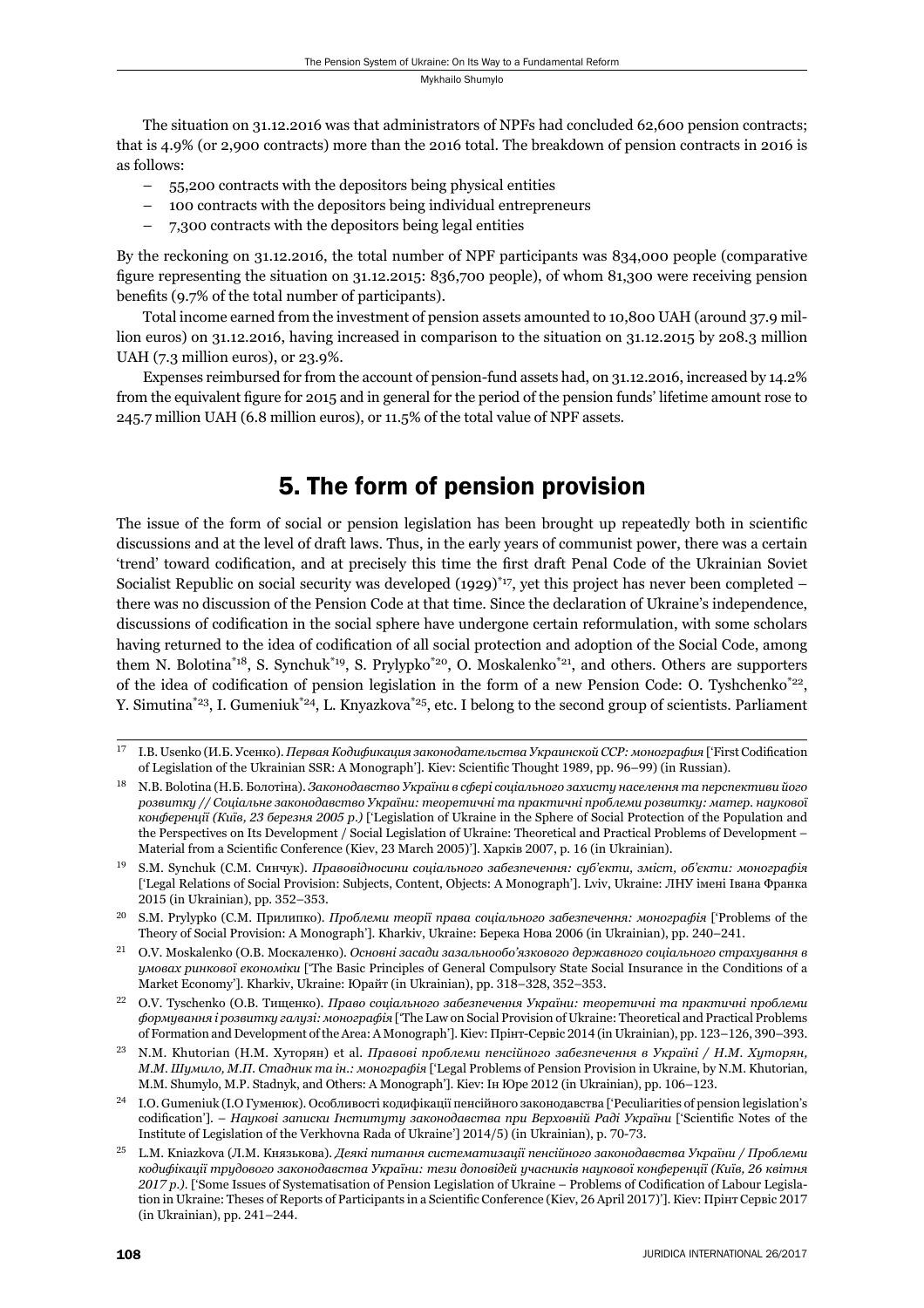has responded to such tendencies in the theory of social-security law; therefore, three projects related to the Social Code of Ukraine were undertaken (numbers 6170 (2005)<sup>\*26</sup>, 11061 (2012)<sup>\*27</sup>, and 2311 (2013)<sup>\*28</sup>; at the same time, there have been two projects focused on the Pension Code: No.  $5460/p$  (2000)<sup>\*29</sup> and No. 4290a (2014)<sup>\*30</sup>. All of these projects were rejected; while there were various reasons for this, the main issue was that their developers were individual MPs or groups thereof, rather than the Ministry of Social Policy of Ukraine or the Pension Fund of Ukraine – this led to a low standard of the draft codes. Today, the government has initiated and is implementing a pension reform that on 13.7.2017 was supported in the first reading by Parliament<sup>\*31</sup>; in author's opinion, this is a good reason to raise the issue of codification of pension legislation again.

As was mentioned above, Ukraine's pension legislation has undergone significant reform four times, but there are several reservations pertaining to the form as well as the content of such novelties. One of the main shortcomings of the previous pension reforms was the failure to select a correct form of its implementation. In our view, pension-provision reform should be carried out with the involvement of a wide range of experts in law, economics, demographics, etc., including legal scholars, economists / economics practitioners, and representatives of civil society. It is necessary to work out the concept to be used for reforms to Ukrainian pension legislation; the need for its systematisation is obvious. The outcome of the pension reform should be a Pension Code of Ukraine that takes into account the provisions of the current legislation and consolidates the novel elements that will improve pension provision for citizens. It can be noted that the pension legislation has turned into a confusing cobweb of legal norms that is incomprehensible to the average citizen. Regrettably, the proliferation of pension legislation has brought harm to the pension system of Ukraine. With a burgeoning body of normative legal acts, the efficiency of legal regulation does not increase, and in some cases it declines. All these factors together led to misuse of legislative norms, and, hence, a significant proportion of the administrative is made up of disputes about awarding, payment, and recalculation of pensions. The only way out of this situation may be adoption of a Pension Code of Ukraine – a single, consolidated normative legal act that unites all three levels of the Ukrainian pension system; addresses special pension provision; and addresses the issues of payment of the individual social contributions and of awarding, payment, and recalculation of pensions. During the codification, it will be necessary to complete the pension reform in Ukraine, since the so-called reforms of 1991, 2003, 2011, and 2015 cannot be considered to be fully accomplished. They only partially reformed some aspects of pension provision; despite being stages of a single, perennial pension reform that lasted more than 20 years. Now, the Pension Code of Ukraine could crown this, completing the effort.

Summing up the issue of the form of pension legislation, we can conclude that there is an objective need for the elaboration and adoption of the Pension Code, but there is no political will. The long-term negative practice of carrying out successive stages of pension reform by means of laws on amendments to other laws is being continued.

<sup>&</sup>lt;sup>26</sup> Проект Соціального кодексу України № 6170 (Draft of the Social Code of Ukraine, No. 6170) (in Ukrainian). Available at http://w1.c1.rada.gov.ua/pls/zweb2/webproc2\_5\_1\_J?ses=88&num\_s=2&num=6170&date1=&date2=&name\_ zp=&out\_type=&id= (most recently accessed on 20.7.2017).

<sup>&</sup>lt;sup>27</sup> Проект Соціального кодексу України № 11061 (Draft of the Social Code of Ukraine, No. 11061) (in Ukrainian). Available at http://search.ligazakon.ua/l\_doc2.nsf/link1/JF8J900A.html (most recently accessed on 20.7.2017).

Проект Соціального кодексу України № 2311 (Draft of the Social Code of Ukraine, No. 2311) (in Ukrainian). Available at http://search.ligazakon.ua/l\_doc2.nsf/link1/JG1S700A.html (most recently accessed on 20.7.2017).

<sup>&</sup>lt;sup>29</sup> Проект Пенсійного кодексу України № 5460/п (Draft of the Pension Code of Ukraine, No. 5460/p) (in Ukrainian). Available at http://w1.c1.rada.gov.ua/pls/zweb2/webproc4\_1?pf3511=8797 (most recently accessed on 20.7.2017).

<sup>&</sup>lt;sup>30</sup> Проект Пенсійного кодексу України № 4290a (Draft of the Pension Code of Ukraine, No. 4290a) (in Ukrainian). Available at http://w1.c1.rada.gov.ua/pls/zweb2/webproc4\_1?pf3511=51712 (most recently accessed on 20.7.2017).

 $31$  Проект закону "Про внесення змін до деяких законодавчих актів України щодо підвищення пенсій" (Draft of the law 'On Amendments to Some Legislative Acts of Ukraine Pertaining to Pension Rises') (see Note 15).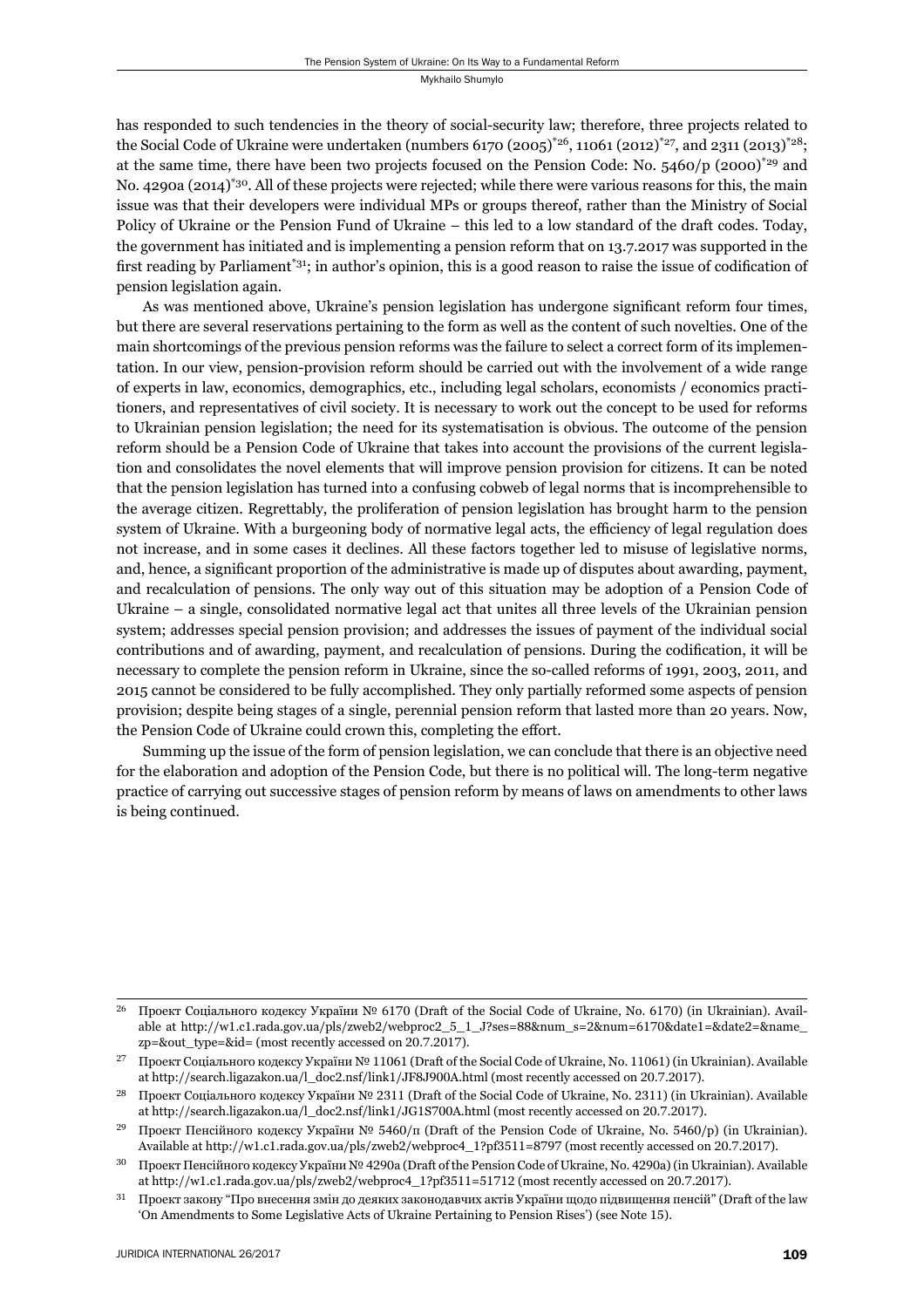## 6. The decisions of the Constitutional Court of Ukraine in the field of pension provision

The most important problem facing the modern pension system is, without exaggeration, the application of pension legislature by courts. In this context, it is possible to discern three main components: the application of pension legislation within the constitutional and administrative judiciary and by the European Court of Human Rights (ECHR).

An important role in ensuring compliance with the Constitution in general and its provisions for social rights in particular is played by the Constitutional Court of Ukraine (CCU), which is the sole body of constitutional jurisdiction in Ukraine. The task of the CCU is to guarantee the supremacy of the Constitution of Ukraine as supreme law of the state all over Ukraine. That is, the CCU is a body that does not allow narrowing of the content and scope of existing rights and freedoms in the course of adoption of new laws or of amendment to current legislation, including the resolutions of the Cabinet of Ministers of Ukraine. In all, in its activity since 18 October 1996, the CCU has adopted 18 resolutions that are related in one way or another to the right to social protection. These resolutions can be classified on the basis of the subject of the dispute: those dealing with the constitutionality of some provisions of the law of Ukraine on budget (6 adjudications), dealing with social protection of special categories of citizens (civil servants, police officers, prosecutors, military personnel, etc.) (5 adjudications), addressing social protection of judges (4 adjudications), on issues of workplace accidents and occupational illnesses (2 adjudications), and dealing with other matters (one case each to do with temporary disability, court jurisdiction for social lawsuits, and payment of pensions to persons permanently residing abroad).

The Court's resolutions on the constitutionality of provisions of paragraph 2 of Part 1 of Article 49 and the second sentence of Article 51 of the law of Ukraine titled 'On Mandatory State Pension Insurance', of 7.10.2009 (No. 25-op/2009), are absolutely fair. The Constitutional petition raised the question of unconstitutionality of certain provisions of said law related to cancellation of payment of pensions to pensioners throughout the time of their permanent residence abroad if Ukraine has not concluded an international agreement on pension provision with the respective state and if consent for the ratification of such an international treaty was not granted by the Verkhovna Rada of Ukraine.

In that case, the Court stated that by the disputed provisions of the law, the Constitutional right to social protection was made contingent on the fact of Ukraine concluding an international agreement on pension provision with the respective state. Thus, the state, contrary to the Constitution's guarantees of social protection for all persons who are eligible for old-age pension, at the legislative level deprived pensioners of this right in cases wherein they have chosen for permanent residence a country with which a relevant agreement has not been concluded. In light of the legal, social nature of pensions, a citizen's right to receive the awarded pension shall not be connected with such conditions as permanent residence in Ukraine; the state, in accordance with its Constitution's principles, is obliged to guarantee this right irrespective of where the person who was awarded pension lives – in Ukraine or abroad.

On the above-mentioned grounds, the provisions of the law related to cancellation of payment of pensions to pensioners during the time of their permanent residence (or stay) abroad in cases wherein Ukraine has not concluded an international agreement with the respective state were found to contradict the requirements of the Constitution of Ukraine on the strengthening and protection of human rights and freedoms, inadmissibility of restrictions to Constitutional rights and freedoms, equality of Constitutional rights between citizens without regard for their place of residence, guaranteeing of care and protection to those citizens of Ukraine who are living or staying abroad, and the right to social protection in old age. Therefore, the CCU recognised the legal provisions in question as being inconsistent with the Constitution of Ukraine and violating the Constitutional right to social protection. This resolution has not found its implementation in the law yet and is not yet honoured by the Pension Fund of Ukraine, although this position of the CCU was indicated in paragraph 2 of the informational letter of the Supreme Administrative Court of Ukraine of 18.2.2014 (No. 212/11/14-14), which provides that from 7 October 2009 the payment of pensions to citizens who go abroad for permanent residence is regulated by the norms of the law On Mandatory State Pension Insurance in account of the CCU's resolution of 7 October 2009 (25-op/2009).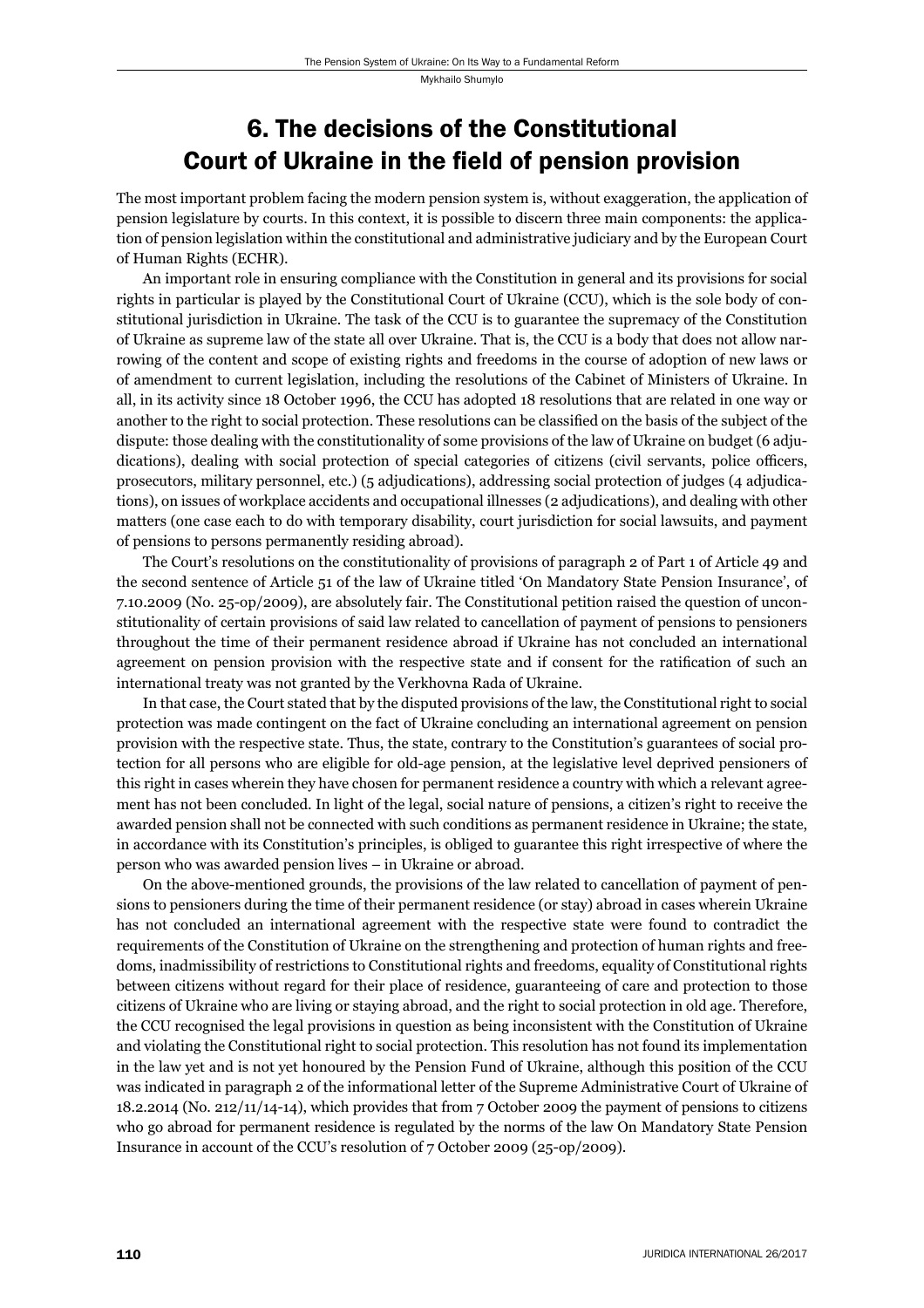## 7. The European Court of Human Rights on the protection of pension rights

The importance of the practice of the ECHR has been repeatedly emphasised by representatives of legal science, as well as by judges, human-rights activists, and lawyers.

Professor P.M. Rabinovitch notes that the Court's rather extensive (nearly forty-years') and non-substantive practice of protecting rights demonstrates the fairness of its decisions. This can be traced mainly in two directions: 1) adjustment by the respondent state to the national legislation for reason of the relevant decisions of the Court and 2) compensation for losses incurred by the victim (applicant). In addition, this legal scientist emphasises that the decision of the Court is evidence of the validity of the interpretation of the phenomenon of human rights as a social one, 'earthly' (and not biological, psychophysiological, cosmic, 'divine', etc.). The Court's activity convincingly demonstrates the universality of those general regularities of social cognition that are most fully and clearly formulated by the dialectical epistemology of social determinism. These regularities have come to triumph in the law-justifying, law-making, law-enforcement activity of such a venerable international body as the Court (which features, as we know, qualified professional lawyers from all member states of the Council of Europe)\*32.

S.V. Shevchuk, who is currently a judge with the Constitutional Court of Ukraine and in 2009–2012 was a judge of the European Court of Human Rights, notes that the acts of the Court have normative indications and that its practice is a recognised source of law in Ukraine. The legal scientist continues by stating that the ECHR in Ukraine should be applied in a comprehensive way as a set of rules of law together with sound practice in their application\*33.

The positive impact of the Court's judgements is obvious and indisputable for improvement and Europeanisation of the Ukrainian legal system. No decent modern-day research in the field of law omits analysis of the practice of the ECHR. The law on social security in general and scientific studies of pension law in particular are no exception. As of 2016, researchers of pension-provision problems and reforms to the pension system of Ukraine have analysed the ECHR resolution from the case *Pichkur v. Ukraine*\*34 principally, on application 10441/06, which came into force on 7.2.2014. The essence of the grievance was that people who go abroad for permanent residence are denied the right to receive pension. The above-mentioned decision of the ECHR was unprecedented for legal practice in the protection of the right to pension. For the first time, a pension-related case against Ukraine was heard, and a resolution was handed down in favour of the applicant. An interesting feature of this resolution is that the ECHR took into account and analysed in detail the resolution of the CCU. With the ECHR decision taken into account, the position of the national body for Constitutional control is an indication that not only the CCU refers to the legal position of the ECHR; this is a mutual process in cases related to Ukraine. A result of hearing of this case was support for the resolution of the CCU and commitments by Ukraine to pay out Mr Pichkur's pension.

The ECHR turned its attention to pension provision again and issued a resolution in the *Petrychenko. v. Ukraine* case<sup>\*35</sup> on 12 July 2016, on application 2586/07. In this case, which was brought on 12 December 2006, the court recognised infringement of paragraph 1 of Article 6 of the European Convention for the Protection of Human Rights and Fundamental Freedoms due to the fact that in this case the judges of domestic courts had not considered the applicant's arguments with direct reference to Article 46 of the Constitution of Ukraine that the amount of his pension was lower than that set at the appropriate time as a minimum for subsistence. In consequence, the ECHR ruled that Ukraine was to pay the applicant, within three months, 1,200 euros' compensation for moral damage and an additional amount equal to any tax that might be charged.

ɴɳ P.M. Rabinovitch (П. М. Рабінович). *РішенняЄвропейського суду з прав людини: до характеристики концептуальнометодологічних засад їх обґрунтування // Практика Європейського суду з прав людини. Рішення. Коментарі* ['Resolutions of the European Court of Human Rights: On the Characteristics of the Conceptual and Methodological Foundations of Their Justification / The Practice of the European Court of Human Rights – Decision, Comments'], 1999/1, pp. 358-365 (in Ukrainian).

ɴɴ S.V. Shevchuk (C.B. Шевчук). *Загальнотеоретичні проблеми нормативності актів судової влади: автореф. дис. ... д-ра юрид. наук* ['General Theoretical Problems of Normative Acts of the Judiciary: Author's Abstract']. A Dissertation by Doctor of Law S.V. Shevchuk'] (in Ukrainian). Kharkiv, 2008, p. 25.

Case of Pichkur v. Ukraine, No. 10441/06. Materials available at http://hudoc.echr.coe.int/app/conversion/ pdf/?library=ECHR&id=001-127810&filename=001-127810.pdf (most recently accessed on 20.7.2017).

<sup>&</sup>lt;sup>35</sup> Case of Petrychenko v. Ukraine, No. 2586/07. Materials available at http://zakon2.rada.gov.ua/laws/show/974\_b58 (most recently accessed on 20.7.2017).